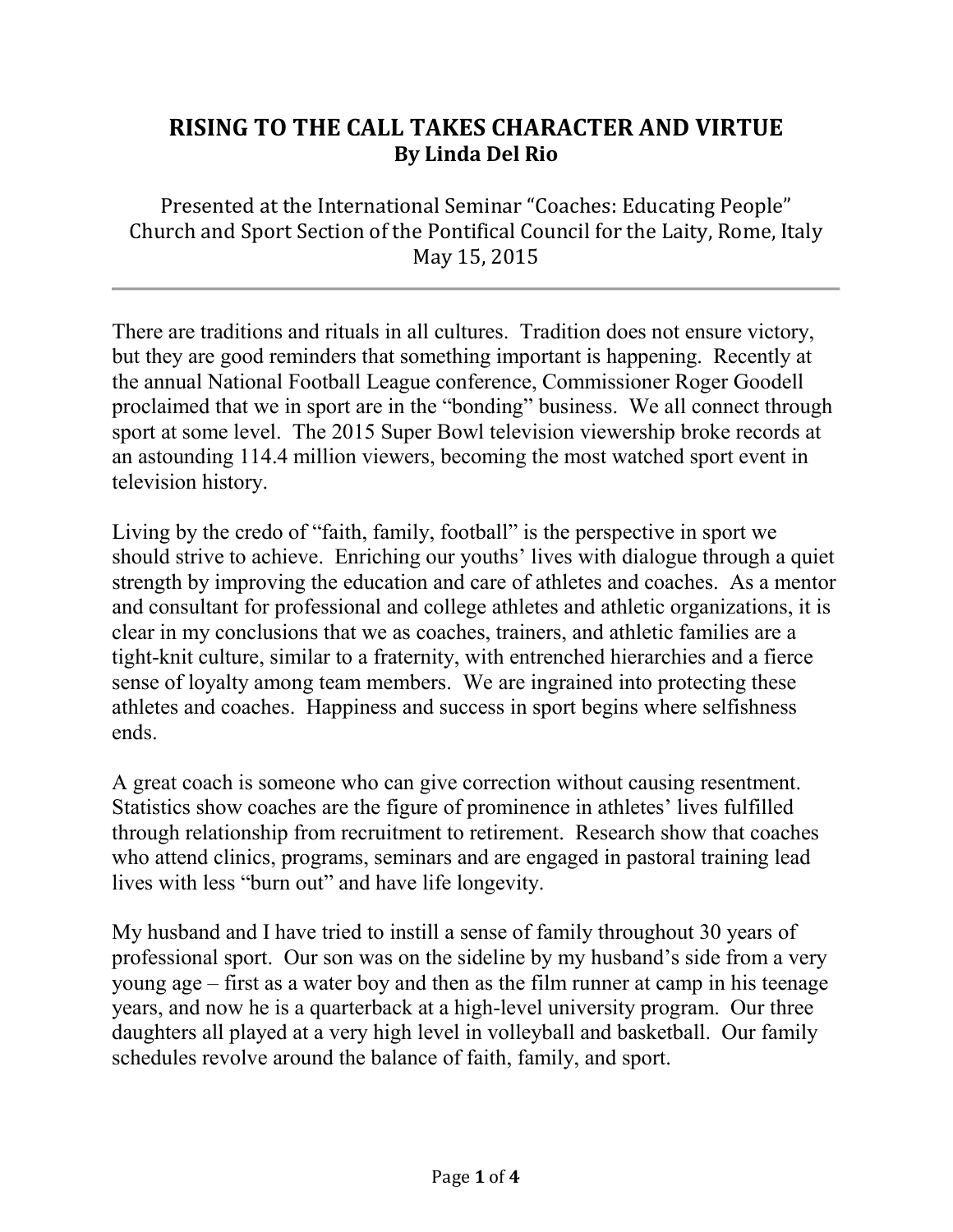Complete and total loyalty, work ethic, organizational skills, discipline, integrity, and fortitude are all necessary tools that coaches must have to succeed. Coaches need to develop strong relationships with parents, and hold parents accountable for the athlete's faith formation. Studies have shown the emotional damage of parental unrealistic expectations. Our challenge is to shine a bright light on these problems that exists in the shadows of a very dark place. Failure on the scoreboard is not fatal, but to change the culture of character and virtue is of the upmost importance.

During a Senate Commerce Committee hearing in the United States in December 2014, lawmakers and representatives from the National Football League, Major League Baseball, National Hockey League, and their players unions met on a host of matters including domestic violence. A former player and presently an NFL executive delivered a personal and emotional testimony about domestic violence in his home as a child. The initiative for the 2015-2016 upcoming season for the National Football League is "Character and Virtue in Sport". This is creating another abandoned and isolated human group – the spouse, significant other, and family members of the athlete.

Sport communication plays a vital role within the platform of evangelization of the athlete and coach. The immediacy provided by the social media is available to predators. Athletic programs now use blogs, Facebook, Twitter, Instagram, and many other programs to keep up with their fans and players. The devastation of an online attack on an athlete can lead to deep scars and has been documented in several well-publicized cases. The danger makes it difficult for us to distinguish between the meaningful relationships we foster in the real world and the relationships formed through social media. This aggressive style of reporting is worldwide and tags the athlete as leaders in sport reporting but can come with an extremely high personal privacy risk.

Memories are priceless. Not all trophies in sport are meant to be held onto. Some like the U.S. Open Cup or British Open Claret Jug are lent to players as if they were library books and must be returned after a year. Players get to hold the trophy, perhaps even kiss it, but they are perpetual trophies and the only way to defend them is to successfully defend ones title. Some tournaments trophies are limited to winning just once. Perhaps within the Vatican Office of Sport we design a moral trophy or award to "pass the baton" each year of character virtue in sport. Wouldn't it be beautiful if the award was on display in Vatican City for the global community of sport to view? Perhaps it's presented to one man and one woman each year as an outstanding individual or organization emulating Saint Paul's gospels and Saint John Paul II's vision of virtue and character.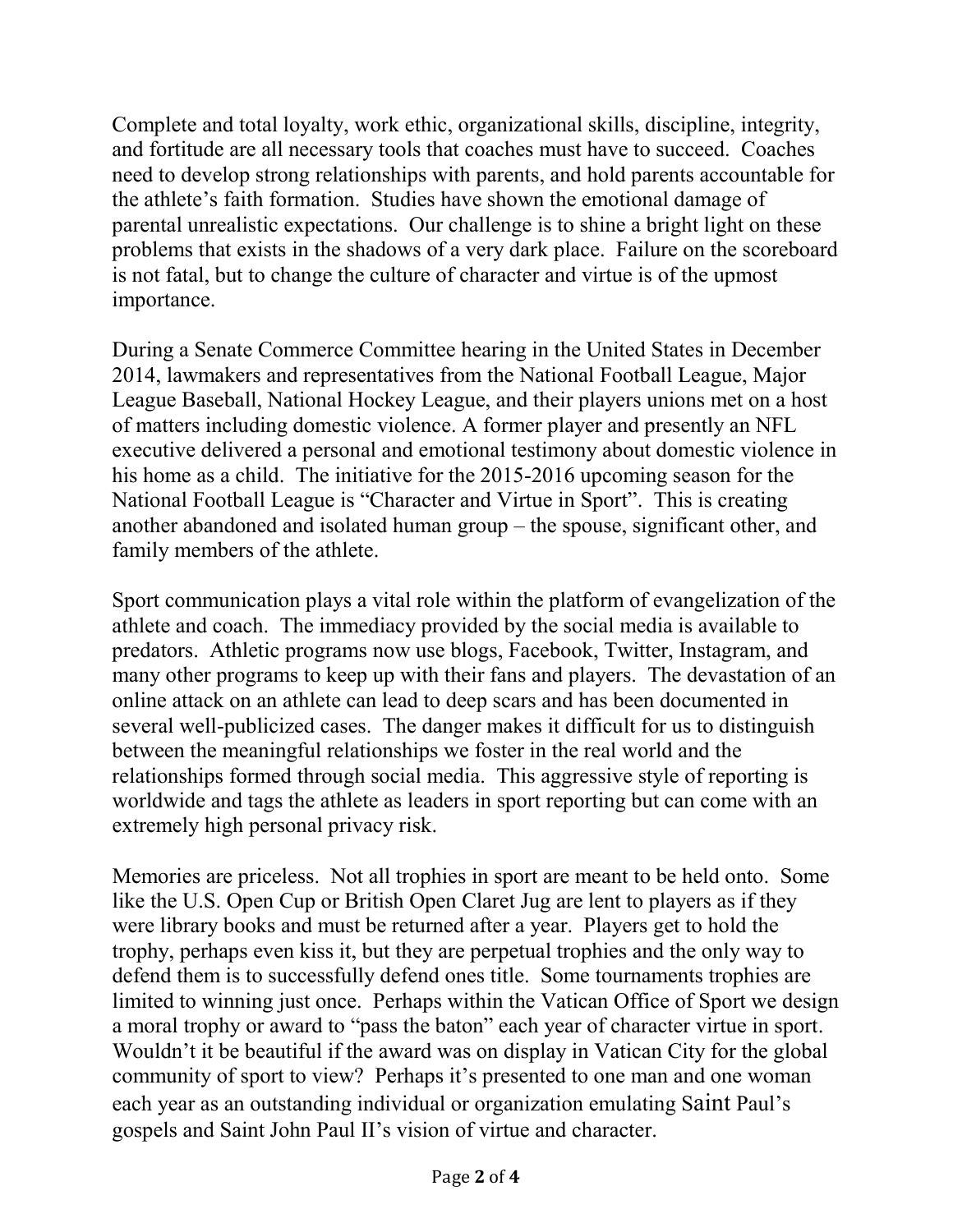Finding perspective in Sport, it is character building, it puts life into perspective. It's a path of the mind. There is the hard path athletes take and build for success, and there is the easy path which can be destructive. Perhaps in the education of a coach, we discuss pertaining to the athlete the progress of his/her academia more often than if he or she won the game. In doing so we can support the athlete by showing sympathy and empathy, about priorities and owning up to choices made. The head coach's relationship is astounding in that each team takes on the personality of the coach and the spiritual identity is taken on by the chaplain or priest of a team.

My husband Jack and I through the gracious support of Bishop Barber have a new chaplain assigned to our team. We have found that bible studies and chapel were good for athletes and coaches. But to provide sacraments to ground and bring the athlete and coach back to a spiritual refreshment of the mind it could renew the body and renew their bond with Christ in the Eucharist, and it was an edge for our young men and the wives and families that attend team Holy Mass.

The athlete is thirsty for the spiritual intangible values. Trust commitment and care of these challenges embrace the dignity and integrity of the coach. The choices coaches make are all part of the path of the player, one small error and decision can taint the legacy of a career and sport organization. This again is a reflection of the tone and accountability the coach sets and what he deems acceptable and unacceptable. An educational training requirement for new coaches would be most beneficial with a renewed seminar each year to encourage and discuss difficulties and successes of the coach, athlete and athletic program.

Commitment financially and morally to the team is of crucial value in the growth and integrity of the athlete and coach. The time the player spends with his mother and father or caregiver pales in comparison to the amount of time he or she is working on their academics or sport with coach, trainer and medical staff.

Women play a vital and crucial role in sport. Coaches and athletes testify the support of the woman brings integrity, inspiration and motivation on and off the field to their work. A faithful coach and his spouse work as a team, and it is very much within their covenant, a promise to cherish love honor and protect. The woman in sport is caring and supporting for her own family as well as the care and needs of the coaching and training staff and athlete's at the University and Professional levels. She has a perspective that man does not, intuitive as the Blessed Mother at the wedding feast in Cana.